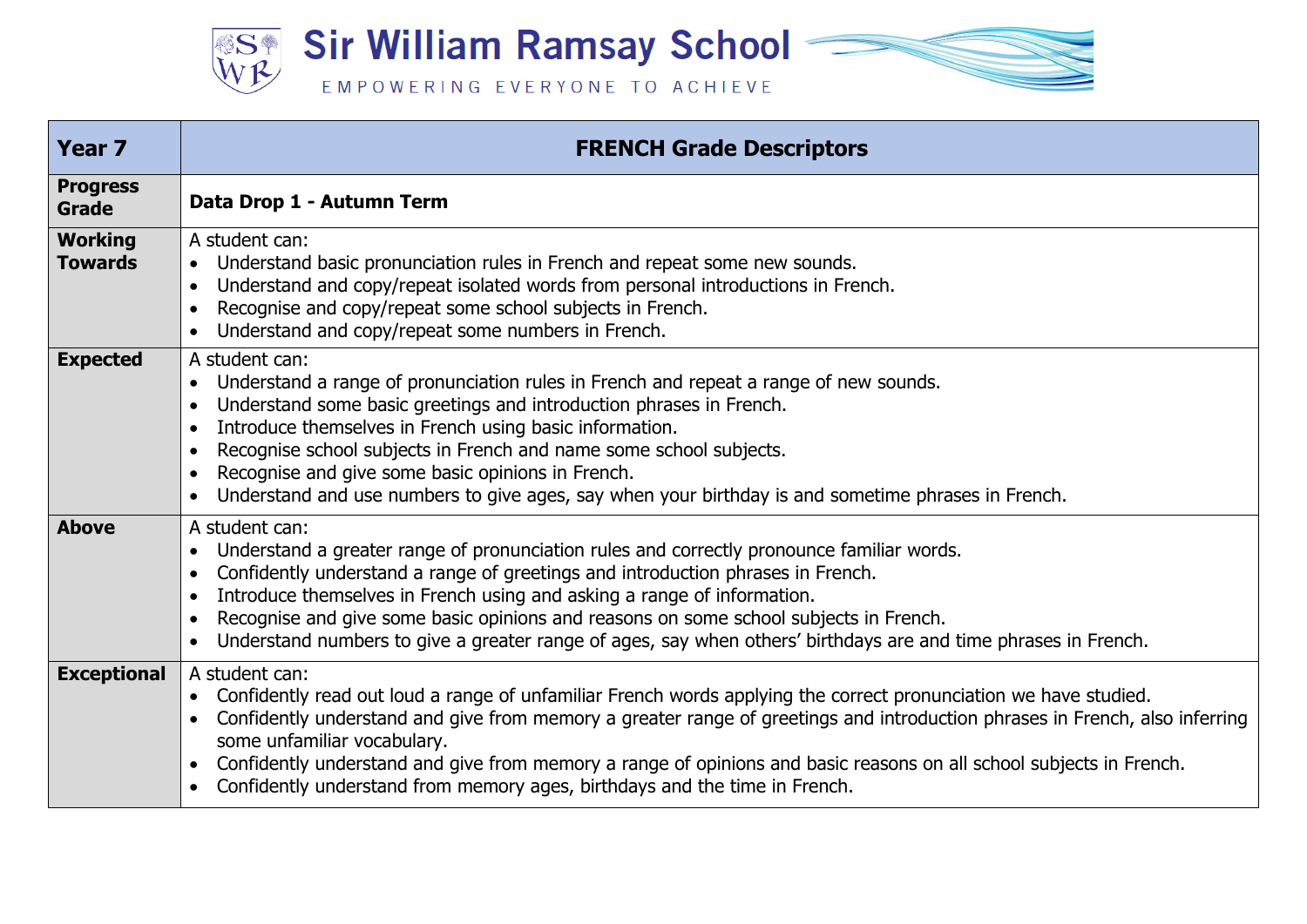**Sir William Ramsay School – SSA** 

EMPOWERING EVERYONE TO ACHIEVE

| <b>Year 7</b>                    | <b>FRENCH Grade Descriptors</b>                                                                                                                                                                                                                                                                                                                                                                                                                                                                                                                                                                                                                                                                                                                                                                                                                 |
|----------------------------------|-------------------------------------------------------------------------------------------------------------------------------------------------------------------------------------------------------------------------------------------------------------------------------------------------------------------------------------------------------------------------------------------------------------------------------------------------------------------------------------------------------------------------------------------------------------------------------------------------------------------------------------------------------------------------------------------------------------------------------------------------------------------------------------------------------------------------------------------------|
| <b>Progress</b><br><b>Grade</b>  | Data Drop 2 - Spring Term                                                                                                                                                                                                                                                                                                                                                                                                                                                                                                                                                                                                                                                                                                                                                                                                                       |
| <b>Working</b><br><b>Towards</b> | A student can:<br>Understand and copy/repeat some basic items of food and drinks in French.<br>$\bullet$<br>Understand and copy/repeat some large numbers and basic prices in French.<br>$\bullet$<br>Understand and copy/repeat some weather phrases in French.<br>$\bullet$<br>Recognise the difference between infinitive verbs and verbs in the present tense.<br>$\bullet$                                                                                                                                                                                                                                                                                                                                                                                                                                                                 |
| <b>Expected</b>                  | A student can:<br>Understand and name a range of items of food and drinks in French, expressing opinions and recognising adjectives to justify<br>them.<br>Understand and use large numbers in French and infer new numbers.<br>$\bullet$<br>Understand basic details from a French menu and make an order using key words, including basic prices.<br>$\bullet$<br>Understand and use basic weather phrases in French to describe seasons.<br>$\bullet$<br>Understand the structure of the present tense of regular verbs in French and apply it to some familiar verbs.<br>$\bullet$                                                                                                                                                                                                                                                          |
| <b>Above</b>                     | A student can:<br>Confidently understand and give opinions and basic reasons on a greater range of items of food and drinks in French, using<br>the correct adjectival agreement.<br>Confidently understand a range of details form a French menu and make an order, also using the polite forms and a range of<br>$\bullet$<br>prices.<br>Confidently understand and use a range of weather phrases in French to describe seasons and specify in what weather<br>$\bullet$<br>conditions certain items of food and drinks are eaten/drunk.<br>Confidently understand the present tense in of regular verbs in French and apply to familiar verbs.<br>$\bullet$                                                                                                                                                                                 |
| <b>Exceptional</b>               | A student can:<br>Confidently understand and give from memory a range of opinions and more complex reasons on items of food and drinks in<br>French, using the correct adjectival agreement and also inferring some unfamiliar vocabulary.<br>Confidently understand a range of familiar and unfamiliar details form a French menu and make an order, also using the<br>$\bullet$<br>polite forms and a greater range of prices.<br>Confidently understand and describe weather conditions from memory and use them to describe seasons, different parts of<br>$\bullet$<br>the world and in what weather conditions certain items of food and drinks are eaten/drunk, also inferring some unfamiliar<br>vocabulary.<br>Confidently understand and apply from memory the present tense in French to familiar and unfamiliar verbs.<br>$\bullet$ |